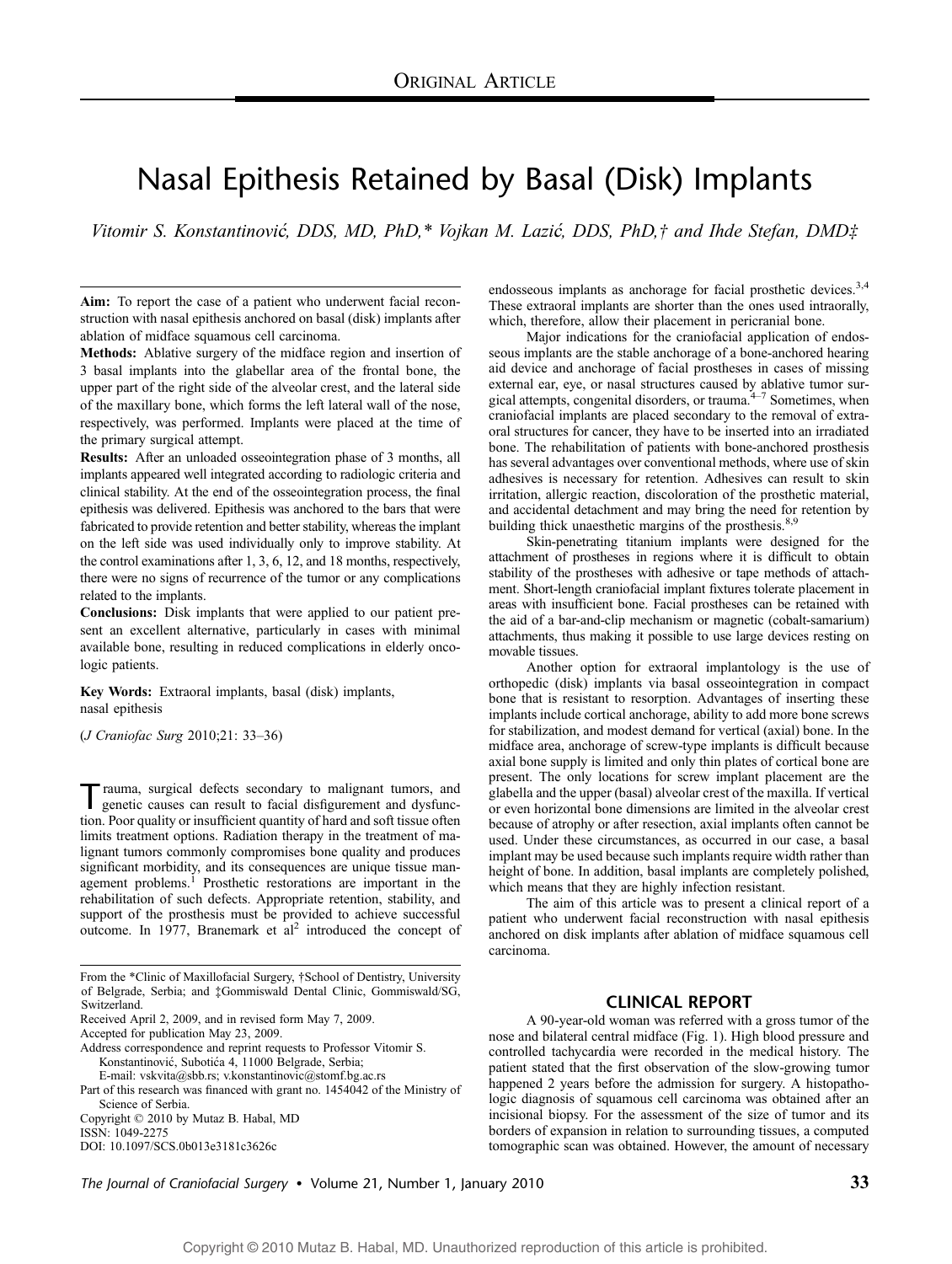

FIGURE 1. Frontal view of the patient preoperatively.

bone removal was definitively estimated intraoperatively. When nasal pyramid was amputated and tumor entirely removed a soft tissue and bony defect in transversal, and in sagittal direction has been exposed. To fulfill the anatomic requirements for the middle region of the face, a nasal epithesis had to be planned with retention of implants. The first choice was conventional short extraoral implants. However, after intraoperative observation, it became obvious that there is no sufficient bone to support conventional implants of 3.5 or 4 mm in diameter. Regarding limited bone substance/ thickness to less than 3 mm in width in the upper part of the right side of the alveolar crest and the lateral left side of the maxillary bone, basal (disk) implants were indicated as the optimal solution. In the same surgical stage, basal implants (Diskos; Dr. Ihde Dental AG, Switzerland) were used for anchorage of the nasal epithesis. The main advantage of the basal (disk) implants is the relatively small diameter of the vertical part (2.3 mm) and the bicortical implantation



FIGURE 3. Retentive bars placed on basal (disk) implants after osseointegration.

technique. Although the base diameter is 5 mm, implants were successfully adapted and stabilized in the bone for as thin as 3 mm. Despite the sufficient bone in the glabellar area of the frontal bone, double base plate implant was inserted with excellent primary stability. In the upper part of the right side of the alveolar crest, a single base plate was placed in small rests of bone and was additionally secured by a bone screw. Another double base plate implant was finally placed into the lateral side of the maxillary bone, which forms the left lateral wall of the nose (Fig. 2). Soft tissues were restored by the island flap positioned in the glabellar area. Two cheek flaps were used for paranasal area and the upper lip, respectively.

After an unloaded osseointegration phase of 3 months, 2 of the implants appeared well integrated according to radiologic criteria and clinical stability (Fig. 3). The implant on the left side was slightly mobile, indicating fibrous integration to some extent. At the



FIGURE 2. Intraoperative view after tumor ablation and placement of the basal (disk) implants.



FIGURE 4. Postoperative radiograph of osseointegrated basal (disk) implants 3 months after placement.

 $\degree$  2010 Mutaz B. Habal, MD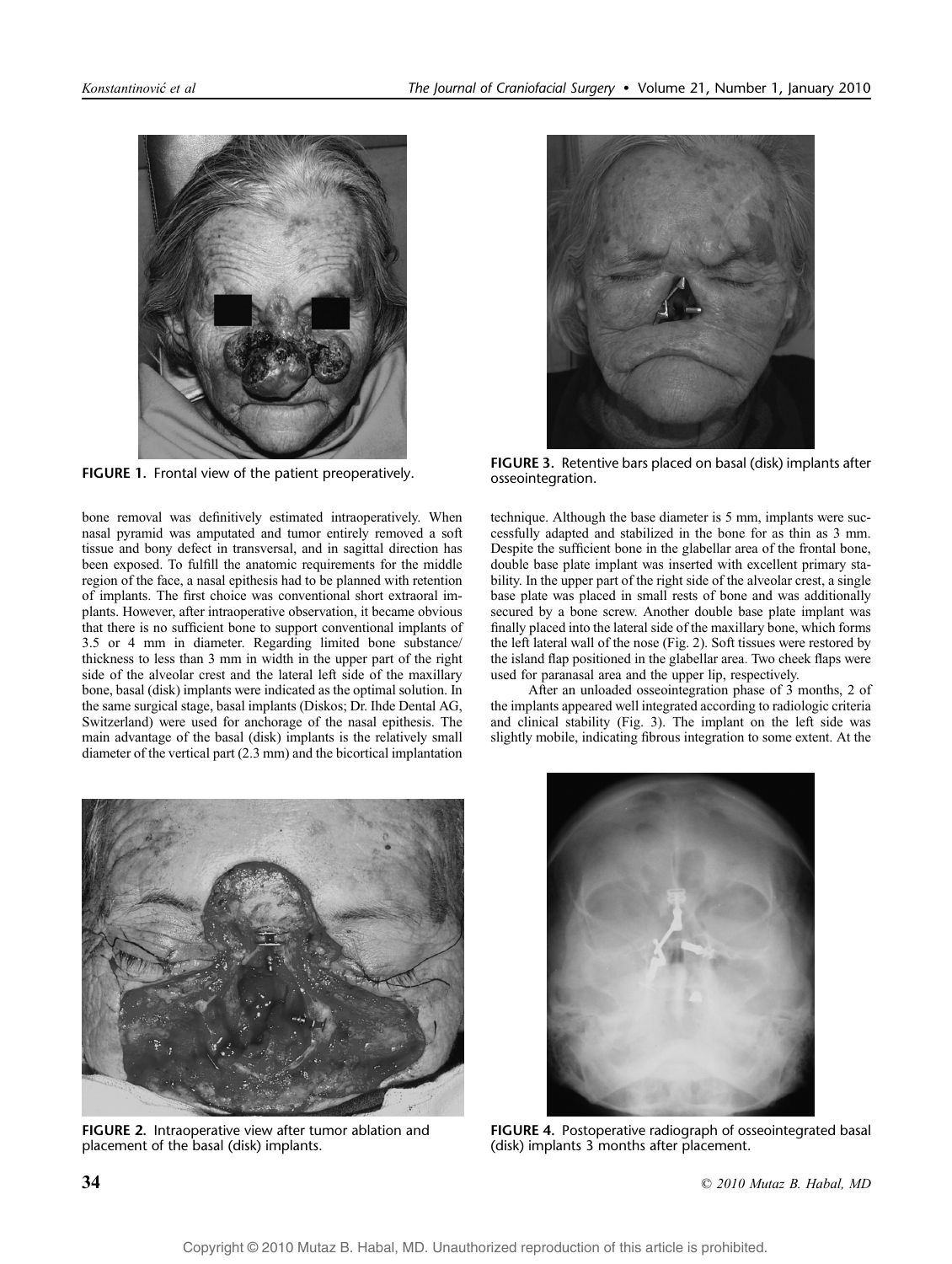

FIGURE 5. Frontolateral view of the patient after placement of the nasal epithesis.

end of the osseointegration process, the final epithesis was delivered. Epithesis was anchored to the bars that were fabricated to provide retention and better stability, whereas the implant on the left side was used individually only to improve stability (Fig. 4).

A bar-and-clip retention mechanism was planned with one bar segment arranged vertically and another horizontally. This design provided adequate resistance to lateral displacement and excellent retention. The rigid bars were cast from chromium-cobalt alloy through prefabricated plastic models (Bredent, Senden, Germany). Acrylic resin substructures housing the plastic retentive clips were designed and fabricated. The wax sculpting of the prosthesis was prepared and evaluated on the patient, ensuring that the pattern faithfully restored contour and symmetry. The nasal epithesis was made from a silicone material with intrinsic and extrinsic coloration procedures (Epithetik Set; Bredent). The silicon nasal epithesis was retained by plastic clips  $(4-6 N)$  on the acrylic resin substructure housing the rigid bars screwed on double-plate implants. The prosthesis was finally delivered (Fig. 5), and hygiene instructions were provided in the usual manner.

The patient was satisfied both with the appearance and the unproblematic manipulation of the epithesis. Control examinations were performed after 1, 3, 6, 12, and 18 months, respectively. Neither recurrence of the tumor nor complication related to the stability or insertion of the implants was present 22 months after the surgical attempt and 18 months after completion of the prosthetic restoration, respectively.

### **DISCUSSION**

Several factors should be considered when designing a retention system for an epithesis to avoid implant failure or complications. (1) It is desirable to connect all of the implants with a rigid bar. Consequently, the stress delivered to the implants will be distributed equitably among the implants. (2) The retention bars must fit in a passive manner. (3) The retention system must fit within the confines of the prosthesis without affecting contour or symmetry. (4) The retention must be sufficient to eliminate accidental dislodgement of the prosthesis.<sup>5,10</sup> Selection of the most appropriate implants for achieving these objectives is critical in ensuring treatment success.

In the review of electronic database, 9 studies estimating craniofacial implant survival rates without respect to bone irradiation were identified. In a case series, $11$  32 patients who received craniofacial implants were followed up for a mean of 15.3 months. No implant failures were reported with auricular implants, orbital implants had a 13% failure rate, and 57% of nasal implants failed during the follow-up period. In 4 clinical and retrospective studies, $12-15$  patients who received auricular implants were followed up for 1 to 12 years. The pooled failure rate for craniofacial implants in the auricular area was  $6.1\%$ . In a retrospective case review,  $16$ 170 patients who received auricular implants for implantation of bone-anchored hearing aids have been analyzed. They reported the results as failures per patient, which was 3.4%. In a clinical study,<sup>1</sup> 76 children aged 1 to 16 years underwent restoration of auricular defects due to congenital malformation, tumor resection, or trauma. After placement of craniofacial implants in the auricular area, they were followed up for a mean of 14.8 years. The failure rate of these auricular implants was reported to be  $6\%$ . In a prospective study, <sup>18</sup> 20 patients who received implants in the auricular area reported a 7% failure rate after a mean follow-up of 2.5 years. In a clinical 7-year follow-up, $19$  11 patients received craniofacial implants in the nasal area for restoration of nasal defects. One patient received radiation treatment before implant placement. The implant failure rate was 22% in nonirradiated patients and 67% in the patients who received radiation treatment. When comparing implants in patients with and without radiation, we identified 5 studies that reported a 2 to 6-fold significant increased risk of craniofacial implant failure<br>associated with irradiation.<sup>10,20–23</sup> Two case series<sup>10,23</sup> described patients who have received craniofacial implants during 18 to 30 months of follow-up. On the basis of pooled data, the increased risk of craniofacial implant failure was 5.9 (relative risk, 95% confidence interval,  $2.7-12.9$ ). In orbital and auricular implants, there were greater percentages of failures in irradiated patients. Nasal implants had no failures in irradiated patients ( $n = 0/5$ ) compared with 19% failures in nonirradiated patients ( $n = 6/31$ ). In a clinical case series, $24$  14 patients who received nasal implants and all 7 patients who received radiation treatment also underwent hyperbaric oxygen therapy have been described. Six percent ( $n = 1/17$ ) of nasal implants failed in irradiated patients, whereas  $0\%$  (n = 0/13) of nasal implants failed in those who were not radiated.

After identifying features of the basal implants that may lead to limiting complications, namely a different modus of osseointegration and the fact that owing to the good, design-based macroretention, infections are very rare. Basal implants are completely machined, with thin vertical struts between the base plate and the parts of the prosthetic connection area. Basal implants use cortical bone for implant anchorage. The void spaces created by the osteotomy fill with blood, which is later reorganized to become woven bone and, finally, osteonal bone. Thus, basal implants exhibit a dual integration process that is similar to orthopedic healing patterns after long bone fractures.<sup>25,26</sup>

Immediate loading of disk implants is widely used in intraoral implantology. However, immediate loading of the implants extraorally is not recommended owing to the soft tissues' shrinkage. If this is not respected, a gap will form between the epithesis and the surrounding skin, creating early and repeated demands for relining the nasal epithesis.

#### CONCLUSIONS

After 22 months of follow-up period, inserted basal (disk) implants for the retention of a nasal epithesis proved to be stable and supportive. The basal implants present an optimal alternative whenever implants-retained craniofacial epithesis are indicated and bone substance is limited.

 $\degree$  2010 Mutaz B. Habal, MD 35